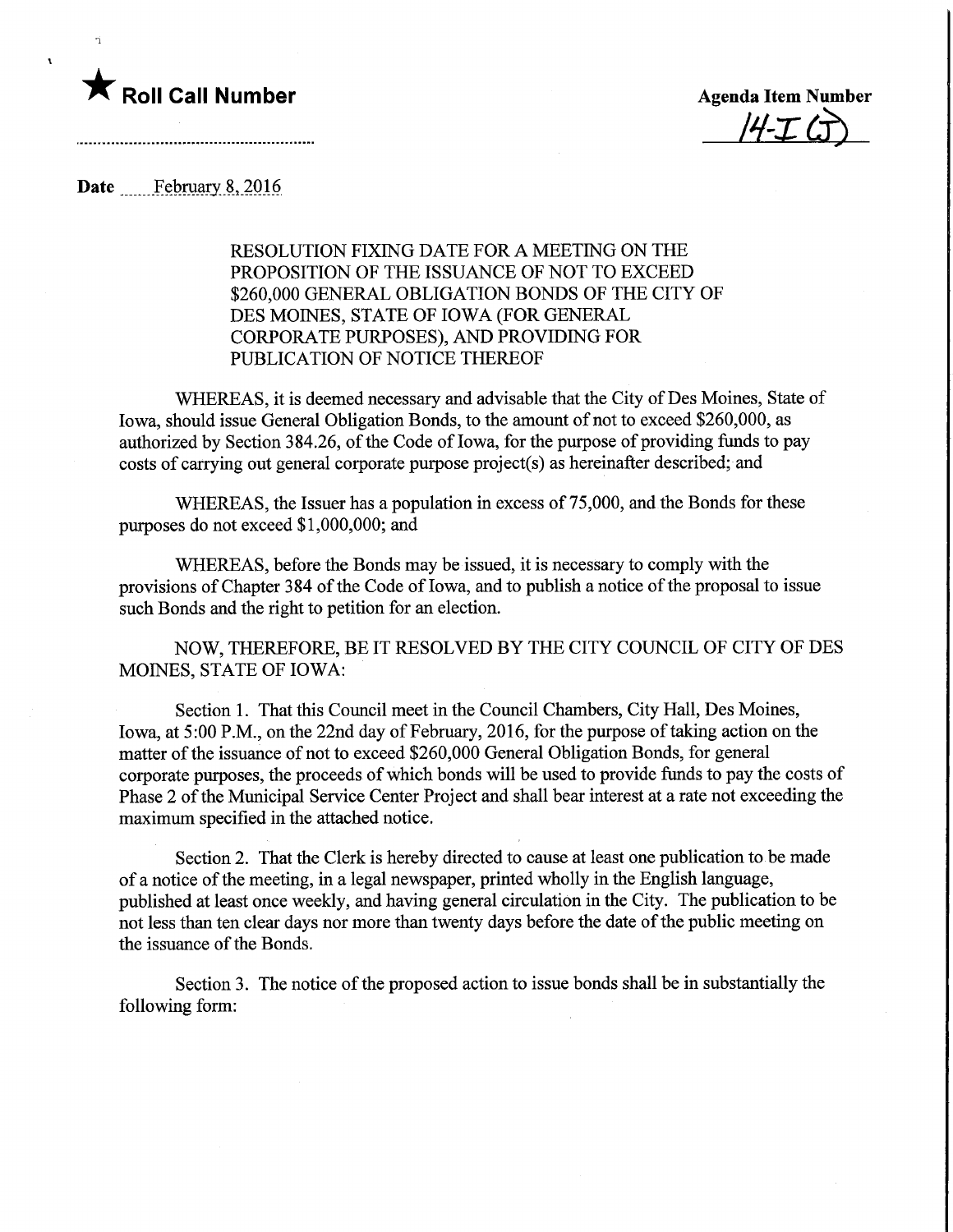## $\blacksquare$  Roll Call Number  $\blacksquare$  Agenda Item Number

 $H-T$ 

Date February 8, 2016

## NOTICE OF MEETING OF THE CITY COUNCIL OF THE CITY OF DES MOINES, STATE OF IOWA, ON THE MATTER OF THE PROPOSED ISSUANCE OF NOT TO EXCEED \$260,000 GENERAL OBLIGATION BONDS OF THE CITY (FOR GENERAL CORPORATE PURPOSES), AND THE HEARING ON THE ISSUANCE THEREOF

PUBLIC NOTICE is hereby given that the City Council of the City of Des Moines, State of Iowa, will hold a public hearing on the 22nd day of February, 2016, at 5:00 P.M., in the Council Chambers, City Hall, Des Moines, Iowa, at which meeting the Council proposes to take additional action for the issuance of not to exceed \$260,000 General Obligation Bonds, for general corporate purposes, bearing interest at a rate of not to exceed nine (9%) per centum per annum, the Bonds to be issued to provide funds to pay the costs of Phase 2 of the Municipal Service Center Project.

At any time before the date of the meeting, a petition, asking that the question of issuing such Bonds be submitted to the legal voters of the City, may be filed with the Clerk of the City in the manner provided by Section 362.4 of the Code of Iowa, pursuant to the provisions of Section 384.26 of the Code of Iowa.

At the above meeting the Council shall receive oral or written objections from any resident or property owner of the City to the above action. After all objections have been received and considered, the Council will at the meeting or at any adjournment thereof, take additional action for the issuance of the Bonds or will abandon the proposal to issue said Bonds.

This notice is given by order of the City Council of the City of Des Moines, State of Iowa, as provided by Section 384.26 of the Code of Iowa.

Dated this  $\frac{\partial W}{\partial x}$  day of February, 2016. rane Kauh lity Clerk, City of Des Moines, State of Iowa Published in The Des Moines Register  $\epsilon_P$ ruary (0 ,2016.

(End of Notice)